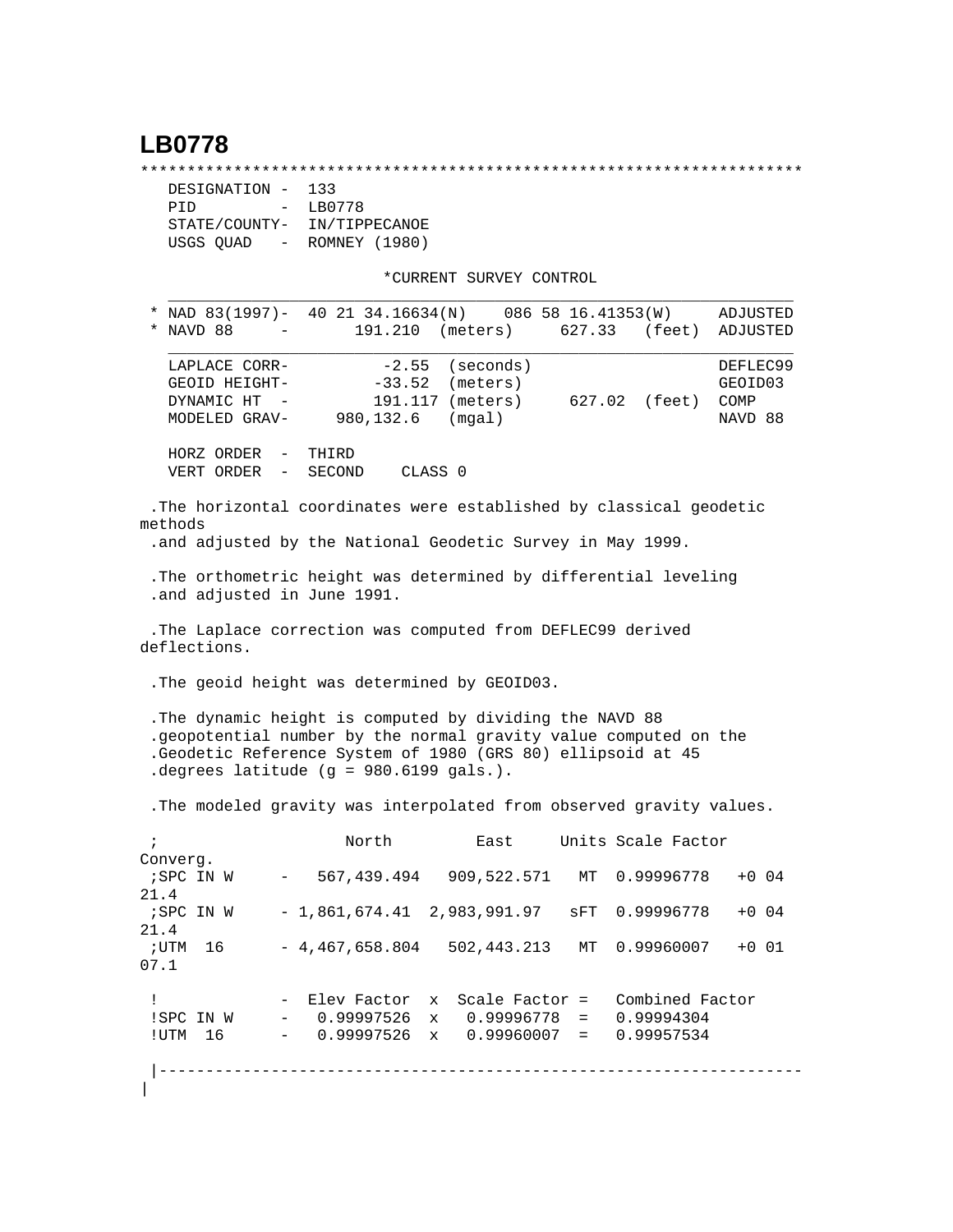| PID Reference Object Distance Geod. Az | dddmmss.s | | CC9052 133 RM 1 21.855 METERS 04322 |  $\begin{array}{|c|c|c|c|c|c|c|c|c|} \hline & 132 & 2690124.8 \hline \end{array}$  |--------------------------------------------------------------------- | SUPERSEDED SURVEY CONTROL NAD 83(1986)- 40 21 34.17372(N) 086 58 16.42538(W) AD( ) 3 NAD 27 - 40 21 34.03630(N) 086 58 16.37360(W) AD( ) 3 NGVD 29 (??/??/92) 191.296 (m) 627.61 (f) ADJ UNCH 2 0 .Superseded values are not recommended for survey control. .NGS no longer adjusts projects to the NAD 27 or NGVD 29 datums. . [See file dsdata.txt](http://www.ngs.noaa.gov/cgi-bin/ds_lookup.prl?Item=HOW_SUP_DET) to determine how the superseded data were derived. \_U.S. NATIONAL GRID SPATIAL ADDRESS: 16TEK0244367659(NAD 83) \_MARKER: DD = SURVEY DISK \_SETTING: 7 = SET IN TOP OF CONCRETE MONUMENT \_SP\_SET: SET IN TOP OF CONCRETE MONUMENT \_STAMPING: 133 STABILITY: C = MAY HOLD, BUT OF TYPE COMMONLY SUBJECT TO +STABILITY: SURFACE MOTION HISTORY - Date Condition Report By<br>HISTORY - 1948 MONUMENTED INGS HISTORY - 1948 MONUMENTED INGS HISTORY - 1946 GOOD NGS HISTORY - 1966 GOOD CGS HISTORY - 1966 GOOD NGS STATION DESCRIPTION

DESCRIBED BY INDIANA GEODETIC SURVEY 1948 (RCB) STATION IS LOCATED ABOUT 5 MILES SOUTHWEST OF LAFAYETTE ON THE SOUTH SIDE OF STATE HIGHWAY NO. 25. IT IS 65 FEET SOUTH OF THE CENTER OF HIGHWAY, 34 FEET SOUTHWEST OF A TELEPHONE POLE, 33 FEET SOUTH OF A FENCELINE AND 2 FEET SOUTH OF A WHITE WITNESS POST. THE MARK IS A 4X4 INCH CONCRETE POST SET FLUSH WITH THE GROUND WITH A STANDARD USC AND GS AND SS BM DISK STAMPED NO 133.

REFERENCE MARK NO. 1 IS 71.70 FEET NORTHEAST OF THE STATION. IT IS 23 FEET SOUTH OF THE CENTER OF HIGHWAY, 21 FEET EAST OF A TELEPHONE POLE AND 1 FOOT SOUTH OF A FENCELINE. THE MARK PROJECTS 4 INCHES AND THE DISK IS STAMPED NO 133 NO 1 1948.

REFERENCE MARK NO. 2 IS 70.15 FEET SOUTHWEST OF THE STATION. IT IS 57 FEET SOUTH OF THE CENTER OF HIGHWAY, 24 FEET SOUTH OF A TELEPHONE POLE AND 3 FEET NORTHEAST OF A FENCE CORNER. THE MARK PROJECTS 4 INCHES AND THE DISK IS STAMPED NO 133 NO 2 1948.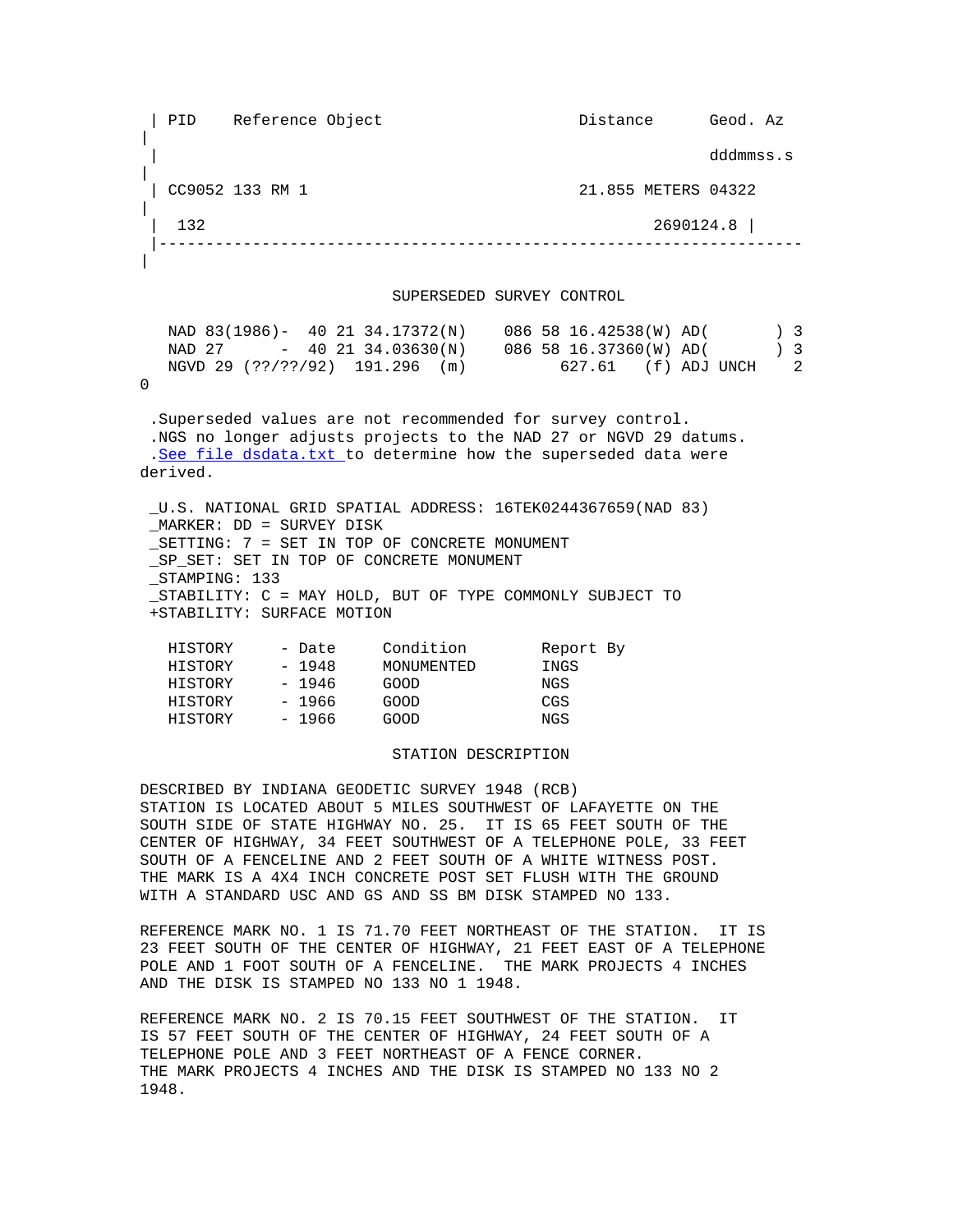NO 132 WAS USED AS THE AZIMUTH MARK AND IS 0.7 MILE WEST OF THE STATION. IT IS 52 FEET NORTHWEST OF THE NORTHWEST CORNER OF A HOUSE, 50 FEET NORTHWEST OF A TELEPHONE POLE, 33 FEET SOUTH OF THE CENTER OF STATE HIGHWAY NO. 25, 3 FEET NORTH OF A FENCELINE AND 2 FEET WEST OF A WHITE WITNESS POST. THE MARK IS A 4X4 INCH CONCRETE POST FLUSH WITH THE GROUND WITH A STANDARD USC AND GS AND SS BM DISK STAMPED NO 132.

TO REACH THE STATION FROM THE JUNCTION OF STATE HIGHWAYS NO. 25 AND NO. 43 WHICH IS 2 MILES SOUTHWEST OF LAFAYETTE GO SOUTHWEST ON STATE HIGHWAY NO. 25 FOR 4.2 MILES TO THE STATION ON THE LEFT AS DESCRIBED, CONTINUE FOR 0.7 MILE TO STATION NO. 132, ON THE LEFT, WHICH WAS USED AS THE AZIMUTH MARK.

HEIGHT OF LIGHT ABOVE STATION MARK 26 METERS.

STATION RECOVERY (1946)

RECOVERY NOTE BY NATIONAL GEODETIC SURVEY 1946 1.6 MI SW FROM SHADELAND.

ABOUT 1.55 MILES SOUTHWEST ALONG STATE HIGHWAY 25 FROM THE PLAINS GRANGE BUILDING AT SHADELAND, IN THE CENTER OF A CURVE IN THE HIGHWAY WITH TANGENTS EXTENDING NORTHEAST AND WEST, 120 FEET SOUTHEAST AND ACROSS THE ROAD FROM THE SOUTHEAST CORNER OF A TWO STORY WHITE HOUSE, 108 FEET EAST OF THE SOUTHEAST END OF AN 18 INCH CONCRETE CULVERT, 65 FEET SOUTHEAST OF THE CENTERLINE OF THE HIGHWAY, 16 FEET NORTHWEST OF A 12 INCH ASH TREE, 2 FEET SOUTHEAST OF A WHITE WOODEN WITNESS POST, AND ABOUT 3 FEET ABOVE THE HIGHWAY. A STATE SURVEY STANDARD DISK, STAMPED 133 AND SET IN THE TOP OF A CONCRETE POST FLUSH WITH THE GROUND.

STATION RECOVERY (1966)

RECOVERY NOTE BY COAST AND GEODETIC SURVEY 1966 (WHB) 133 RECOVERED IN GOOD CONDITION. (IND. GEOD. S). NO 133 NO. 1 1948 RECOVERED IN GOOD CONDITION. (USC AND GS). NO 133 NO. 2 1948 RECOVERED IN GOOD CONDITION. (USC AND GS). AZ MK 132 (I. G. S.) RECOVERED IN GOOD CONDITION.

IN STA DESCRIPTION, DELETE REFERENCE TO WITNESS POST. IN R. M. NO. 1 PORTION, DELETE REFERENCE TO FENCE LINE. DESCRIPTION OTHERWISE CORRECT.

STATION RECOVERY (1966)

RECOVERY NOTE BY NATIONAL GEODETIC SURVEY 1966 RECOVERED IN GOOD CONDITION. 1 National Geodetic Survey, Retrieval Date = DECEMBER 21, 2007